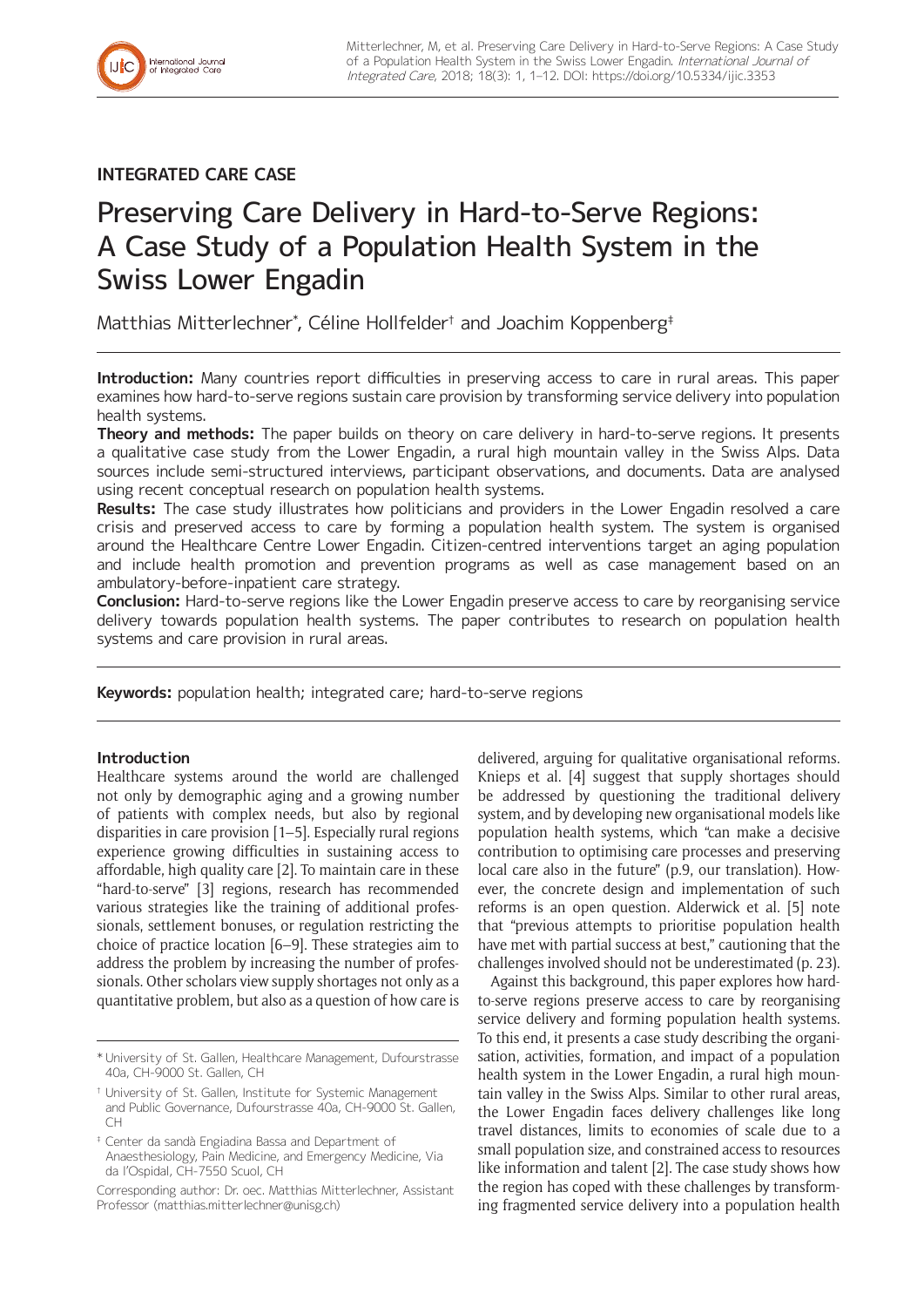system spanning multiple providers and sectors. The system is organised around the Healthcare Centre Lower Engadin and considered as one of the pioneering population health systems in Switzerland [10–12].

This case study results from ongoing research in which we study leadership and governance questions in collaboration with integrated health and social care networks in Switzerland, drawing partly on data we used in our own previous work [13]. Our fieldwork in the Lower Engadin started in September 2011 and ended in November 2015. In this time, we collected longitudinal data including 35 semi-structured interviews, 96 participant observations, and 46 archival records. In our data analysis for this case study, we drew on recent conceptual research on population health systems [14, 15]. With this paper, we wish to contribute to debates on care delivery in hard-to-serve regions and population health systems more generally [1–9, 14, 15].

The paper is structured as follows. First, we will provide conceptual background on population health systems. Second, we will describe the organisation and activities of the population health system in the Lower Engadin. Third, we will describe the formation of the system, outlining the starting conditions and implementation process. Fourth, we will report on intermediate outcomes. In conclusion, we will discuss insights for other hard-to-serve regions and contributions to the literature.

# **Conceptual background on population health systems**

The term "population health system" is increasingly mentioned as a strategy for realising high quality, effective, and affordable health systems [1, 4, 5, 14–16]. While several definitions exist [14], population health systems can be understood as systems addressing the health needs and well-being of a specified population by integrating services across healthcare, prevention, social care, and welfare [1, 15]. Spanning multiple sectors, they reach beyond the integration of healthcare to manage specific diseases, focusing on the broader determinants of health within a geographic area, including healthy behaviour, education, housing, or the environment [1, 14, 15]. Considering the broader determinants of health, they require collaboration across multiple providers from several sectors, local authorities, patients, and the public [5]. Examples are Jönköping County Council in Sweden [17], Gesundes Kinzigtal in Germany [18], Bidasoa Integrated Health Organisation in Spain [19], or accountable care organisations in the US [e.g. 20].

According to Struijs et al. [15], a population health system is *organised* around specific structures including legal form, governance, leadership, strategy, incentives and contractual arrangements. The *activities* of the organisation can be described based on six steps: (1) identification of a target population, (2) triple aim assessment, (3) risk stratification, (4) citizen-centred services, (5) impact evaluation, and (6) quality improvement [15]. Research also suggests that the *formation* of a population health system is influenced by contextual factors. Frequently mentioned challenges and facilitators are legislation, payment systems, data sharing, and provider readiness for change [1, 14, 15]. The *impact* of a population health system should be assessed according to the triple aim of health outcome, quality including accessibility of care, and costs of care [15]. The three goals are interdependent, which means that changes pursuing any one goal can affect the other two [16]. Due to time lags among change effects, Struijs et al. [15] also call for an assessment of how population health systems develop over time.

In the following, we will draw on these concepts to describe the population health system in the Lower Engadin, exploring its organisation, activities, formation process and impact.

### **A population health system in the Swiss Alps**

Located in the canton Grisons, the Lower Engadin is an alpine high valley spanning roughly  $1,000 \ \text{km}^2$  at Switzerland's south-eastern border (see **Figure 1**). The main town of the region is Scuol, Switzerland's most extended municipality with a size of  $438 \, \text{km}^2$ . The Lower Engadin is blessed with beautiful nature and rich cultural heritage, economically depending on tourism and associated sectors like commerce and construction. It is governed by a "Regional Council" composed of the mayors of the municipalities forming the region.

The permanent population counts roughly 8,000 inhabitants. It is both aging and older compared to the rest of Switzerland. In addition, the Lower Engadin is an attractive holiday destination for tourists generating almost 1 million overnight stays per year with peaks in summer (hiking, biking) and winter (alpine and crosscountry skiing). The tourists originate mainly from Switzerland (90%) and other European countries (10%). Many tourists select the Lower Engadin as their destination not least because they can resort to high quality healthcare if needed.

Car transport from Scuol to the next regional hospital located in Samedan in the Upper Engadin takes roughly 1 hour. Transport to the next central hospital located in Chur, capital of Canton Grisons, takes 2 hours by car and 0.5–1 hour by air, although helicopter transport is possible only with favourable weather conditions. Ground transport to Chur is further complicated by mountain passes regularly closed in winter due to their altitude of up to 2,400 m.

This remote geographical location entails special challenges for providers to preserve high quality and affordable care. It makes it harder for them to access critical resources like information, services (e.g. second opinions) and qualified talent. It also limits economies of scale due to a small pool of regional patients. Moreover, providers have to supply extra capacities for the touristic peak season and find ways of utilising these resources during the low season.

To maintain access to care in this context, providers and regional politicians have reorganised service delivery and formed one of Switzerland's pioneering population health systems.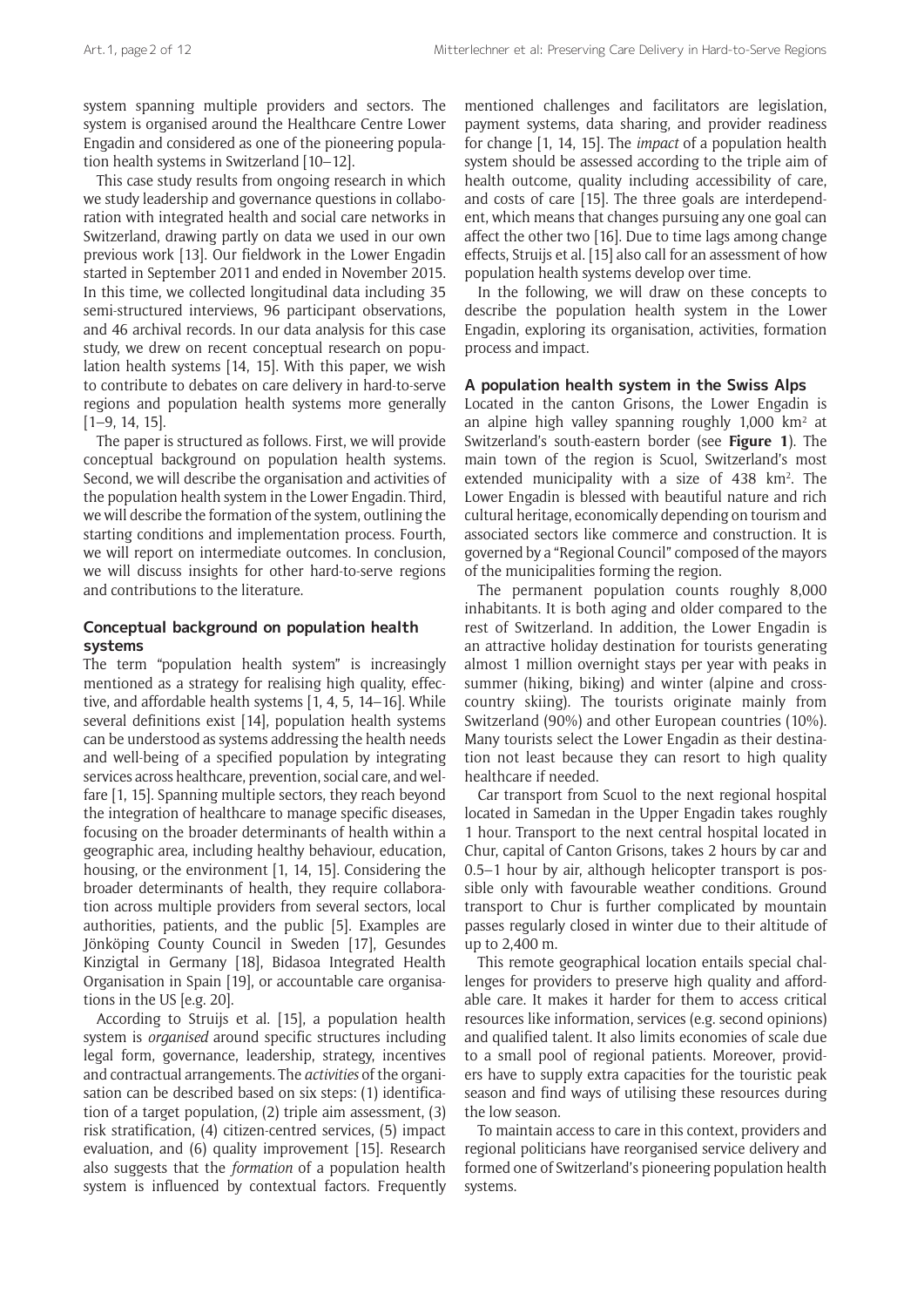# **Population health organisation**

The population health system is organised around the Healthcare Center Lower Engadin (Center da sandà Engiadina Bassa/CSEB), a foundation owned by the regional municipalities. As per January 1, 2007, politicians and service providers created CSEB from a merger between the regional hospital and ambulatory care organisation. At the same time, CSEB formed a strategic alliance with the regional thermal spa. **Figure 2** shows CSEB's organisation as of January 2018.



**Figure 1:** A population-oriented health system in the Swiss Alps.



**Figure 2:** CSEB's organisation as of January 2018.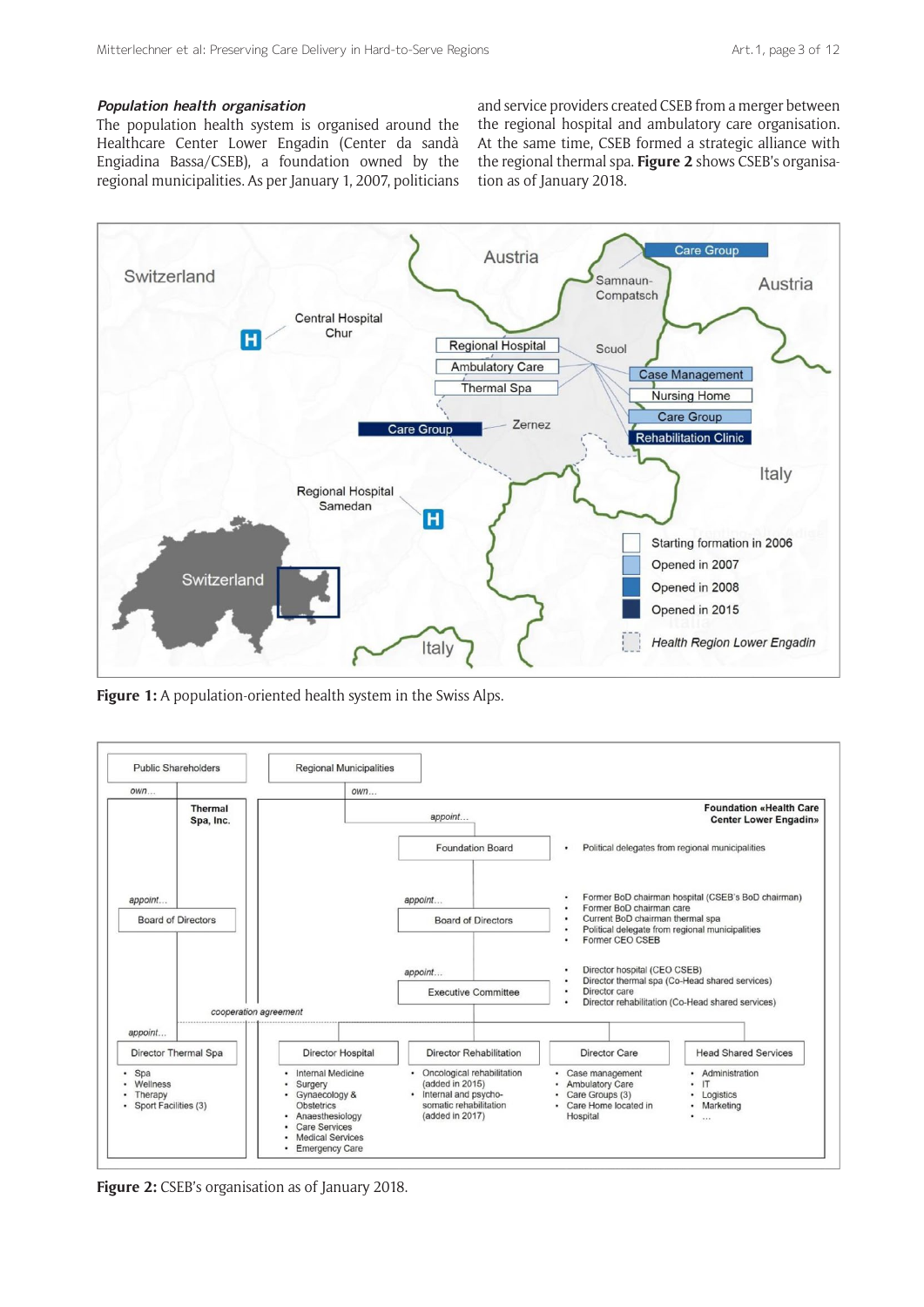Mandated by the Regional Council with ensuring care provision for the Lower Engadin, CSEB orchestrates a regional network of provider organisations to deliver its services (see **Table 2**). Public network members include schools and social welfare organisations like the guardianship office. Private network members include a nursing home, a social services provider for elderly people, a dementia association, caring relatives and volunteers, sport clubs, hotels, restaurants, businesses, medical consultants and roughly ten general practitioner (GP) practices. The canton Grisons neither owns nor operates any providers in the Lower Engadin. While some of these network relations are governed by contractual provisions (those between CSEB and the thermal spa and medical consultants), most rely on trust and reputation.

Day-to-day coordination in this system involving multiple organisations, professions, and work practices occurs by means of electronic and face-to-face communication. Electronic communication currently focuses on e-mail. An integrated IT infrastructure for sharing patient and other information across the system is under construction. Face-to-face communication is required for coordinating clinical activities like wound management, fall prevention, hygiene, pain treatment, palliative care or patient safety. CSEB coordinates these activities by hosting topic-related quality circles composed of delegates from involved professions and providers. The delegates meet face-to-face, develop treatment guidelines, and implement the guidelines within their respective organisational units.

The organisations participating in this system are funded privately (e.g. commerce) or based on national and cantonal regulations (healthcare and social services providers). For example, the regional hospital is financed based on Swiss DRG, the nationwide fee-per-case system. Possible deficits are carried by the regional municipalities owning CSEB and thus the hospital. An exception is CSEB's case management office, which receives direct funds from the regional municipalities due to a lack of adequate national or cantonal reimbursements for this coordination service. The Swiss tariff system is generally tailored to individual services of providers and lacks incentives for the coordinated treatment across providers [21].

The regional population is insured via Switzerland's statutory health insurance (SHI) scheme. SHI is universal and mandatory for all Swiss residents and offered by about 60 competing insurance companies. In 2017, the annual premium for Lower Engadin adults averaged roughly CHF 4,500 (vs. roughly CHF 5,400 for entire Switzerland). SHI covers most primary care services including those of hospitals, GPs, specialists, physiotherapists, rehabilitation clinics, and ambulatory care. Insurance companies are obliged to offer annual deductibles ranging from CHF 300 to CHF 2,500, with higher deductibles lowering premiums. Above deductibles, insured persons also pay 10% coinsurance for all services with a cap of CHF 700 in a given year and CHF 15 for acute hospital treatments per inpatient day. On average, one third of Swiss healthcare spending comes out-of-pocket from such co-payments, deductibles and other private payments. In addition to SHI, residents may also purchase voluntary health insurance (VHI), which offers extra services and amenities like higher levels of hospital accommodation (see [22] for more information).

#### **Population health activities**

In 2007, the Regional Council mandated CSEB with ensuring care provision in the Lower Engadin. The *target population* (activity 1) primarily comprises permanent citizens. Due to the importance of tourism, it also includes the guests visiting the region. **Figure 1** depicts the geographical scope of the so-called "Health Region Lower Engadin."

To *assess permanent citizens' care needs* (activity 2), CSEB has used demographic and epidemiological data (see **Table 1**). The data indicate an aging population with growing demand for inpatient long-term and ambulatory care services. Given these needs, CSEB aims to create a system that reconciles the growing demand for care with the limited financial means of the Lower Engadin. "We aim to account for the needs of care recipients, a meaningful and equitable social development, and the economic and financial means of the public" (CSEB, strategic plan, 2007).

To do so, CSEB collaborates with network members to provide a range of *citizen-centred services*, *segmenting the target population into age groups* (activities 3 and 4, see **Table 2**). The offering spans the whole spectrum of

|  |  |  |  |  |  | Table 1: Demographic aging and rising demand for inpatient and ambulatory care. |  |
|--|--|--|--|--|--|---------------------------------------------------------------------------------|--|
|--|--|--|--|--|--|---------------------------------------------------------------------------------|--|

|                                                         | 2005  | 2010  | 2015  | 2020  | 2025  | 2030  |
|---------------------------------------------------------|-------|-------|-------|-------|-------|-------|
| Population                                              | 7.600 | 7,650 | 7,700 | 7,750 | 7,800 | 7,800 |
| Population aged $80 +$                                  | 403   | 434   | 457   | 483   | 506   | 530   |
| In % of total population                                | 5.3%  | 5.7%  | 5.9%  | 6.2%  | 6.5%  | 6.8%  |
| Demand for long-term inpatient care among $80 + in \%$  | 26.1% | 26.3% | 26.5% | 26.7% | 26.9% | 27.0% |
| Demand for long-term inpatient care (number of clients) | 105   | 114   | 121   | 129   | 136   | 143   |
| Available spaces (as of 2007)                           | 94    | 95    | 95    | 95    | 95    | 95    |
| Long-term inpatient care shortage (as of 2007)          | $-11$ | $-19$ | $-26$ | $-34$ | $-41$ | $-48$ |
| Demand for ambulatory care among $80 + in \%$           | 24.8% | 25.0% | 25.2% | 25.4% | 25.6% | 25.7% |
| Demand for ambulatory care (number of clients)          | 100   | 109   | 115   | 123   | 130   | 136   |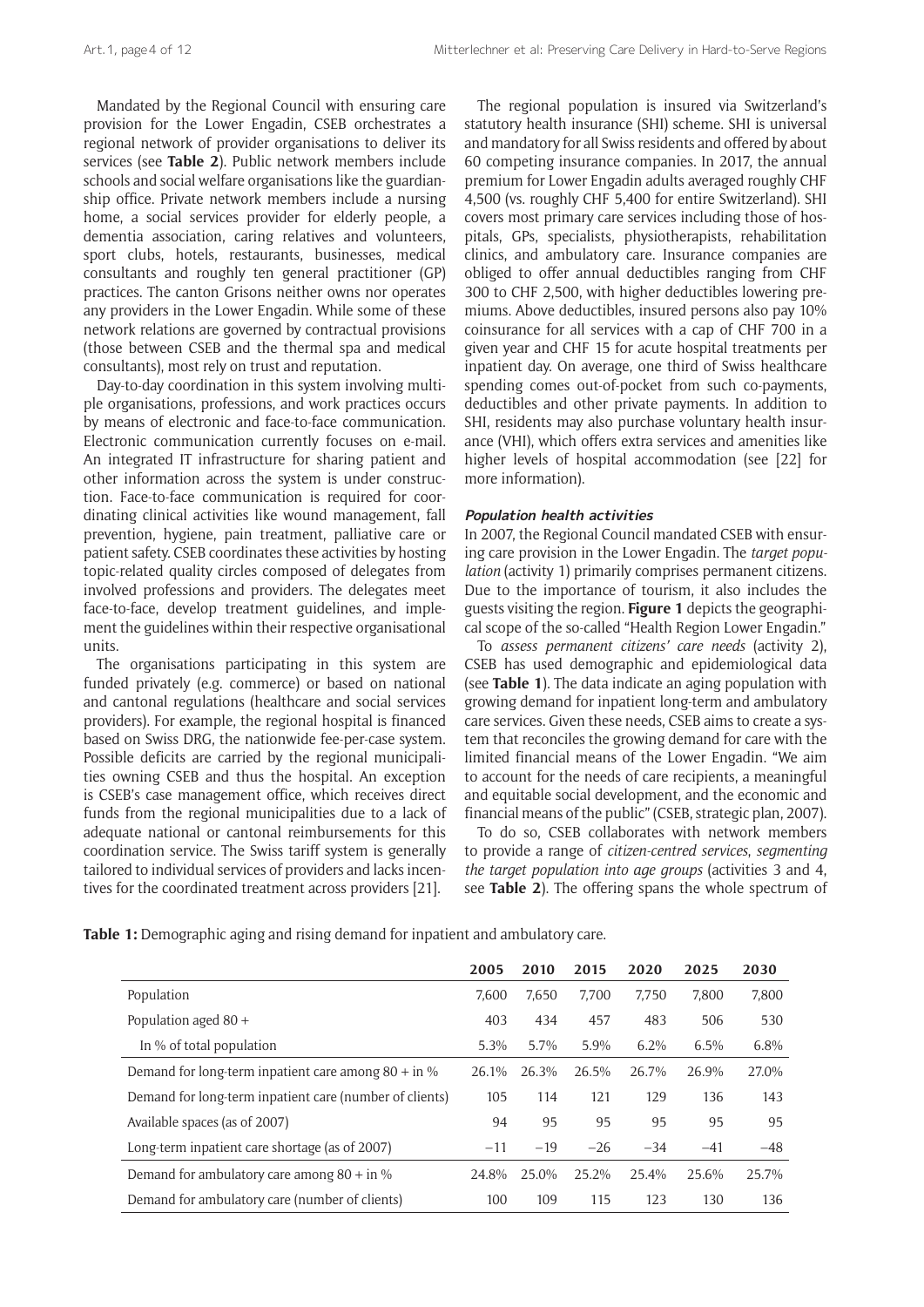| <b>Services</b>                       | Population<br>segment       | Service offerings (in italics: new services added since CSEB's<br>foundation in 2007)                                                                                                                                                                                                                                                                                                                                                                                                                                                                                  | <b>Network</b><br>members                                                               |  |
|---------------------------------------|-----------------------------|------------------------------------------------------------------------------------------------------------------------------------------------------------------------------------------------------------------------------------------------------------------------------------------------------------------------------------------------------------------------------------------------------------------------------------------------------------------------------------------------------------------------------------------------------------------------|-----------------------------------------------------------------------------------------|--|
|                                       | Children and<br>adolescents | Advice on movement and nutrition, organisation of leisure time and<br>addiction prevention for adolescents.                                                                                                                                                                                                                                                                                                                                                                                                                                                            | Schools, sports clubs                                                                   |  |
| Health<br>promotion and<br>prevention | Middle-aged<br>adults       | Health promotion and prevention in the middle years and at the work<br>place: Coping with stress, dealing with new media.                                                                                                                                                                                                                                                                                                                                                                                                                                              | <b>Businesses</b>                                                                       |  |
|                                       | Elderly people              | Future workshops, preventive home visits, health checks, housing<br>counselling.                                                                                                                                                                                                                                                                                                                                                                                                                                                                                       | Social services                                                                         |  |
| Ambulatory<br>primary care            |                             | Mobile rescue service in three locations.<br>Ambulatory emergency care in regional hospital.                                                                                                                                                                                                                                                                                                                                                                                                                                                                           |                                                                                         |  |
| Ambulatory<br>specialised care        | Whole target<br>population  | Medical consultancy in ophthalmology, dermatology,<br>gastroenterology, neuropediatrics, oncology, otolaryngology,<br>paediatrics, psychiatry, radiology, and wound management.                                                                                                                                                                                                                                                                                                                                                                                        | Private medical<br>consultants                                                          |  |
| Inpatient<br>primary care             | Whole target<br>population  | Surgery (traumatology, orthopaedics, visceral surgery, manual<br>medicine); internal medicine (cardiology, angiology, pulmonol-<br>ogy, sports medicine, palliative care); obstetrics and gynaecology;<br>anaesthesia (pain therapy, transfusion medicine, emergency medi-<br>cine); complementary medicine.                                                                                                                                                                                                                                                           |                                                                                         |  |
| Rehabilitation                        | Whole target<br>population  | Inpatient oncological, internal and psycho-somatic rehabilitation in<br>regional hospital and hotels. Ambulatory physiotherapy and physical<br>medicine in the thermal spa.                                                                                                                                                                                                                                                                                                                                                                                            | Hotels, private<br>medical consultants                                                  |  |
| Ambulatory<br>home care               |                             | Ambulatory home care: Help and care in crisis situations, support<br>and relief of caring relatives, post-acute health and nursing services,<br>housekeeping and meal services.                                                                                                                                                                                                                                                                                                                                                                                        |                                                                                         |  |
| and inpatient<br>long-term care       | Elderly people              | Inpatient long-term care in the regional hospital and three decen-<br>tralised care groups in collaboration with a regional nursing home.                                                                                                                                                                                                                                                                                                                                                                                                                              | Private nursing home                                                                    |  |
|                                       |                             | Dementia care in long-term facilities.                                                                                                                                                                                                                                                                                                                                                                                                                                                                                                                                 | Dementia association                                                                    |  |
|                                       |                             | Central contact point for all questions related to aging and care in the<br>region. Advice for patients and their relatives with complex care needs.                                                                                                                                                                                                                                                                                                                                                                                                                   | Dementia association,<br>social welfare, private<br>GPs, private volunteers             |  |
| Case<br>management                    | Elderly people              | Referral of temporary inpatient care services; implementing health<br>promotion and prevention programs; maintaining a pool of regional<br>volunteers for providing ambulatory care and social services.                                                                                                                                                                                                                                                                                                                                                               |                                                                                         |  |
| Health tourism                        | <b>Tourists</b>             | In collaboration with the regional tourism industry, CSEB offers a<br>range of health tourism products in order to add positive contribution<br>margins to its operations. The offering includes health promotion<br>and prevention (e.g. health checks in the regional hospital, workshops<br>and seminars); gluten- and lactose-free holidays in collaboration with<br>regional hotels, restaurants and businesses; temporary inpatient care<br>for holiday guests with care needs; wheelchair accessible holidays; and<br>lectures and regional health experiences. | Accomodation pro-<br>viders, restaurants,<br>businesses, private<br>medical consultants |  |
| <i>Integrated</i><br>shared services  | n/a                         | CSEB and the thermal spa pool their shared services including IT,<br>marketing, finance, HR, and logistics to increase the efficiency and<br>quality of these services.                                                                                                                                                                                                                                                                                                                                                                                                |                                                                                         |  |

**Table 2:** Key services and segments of the Lower Engadin's population health system.

a population health system, from obstetrics to palliative care. The following service lines warrant a few additional remarks:

• *Health promotion and prevention:* Mandated by the Regional Council, CSEB is responsible for designing health promotion and prevention programs for four age groups: (1) movement and nutrition for children and adolescents; (2) organisation of leisure time and addiction prevention for adolescents; (3) health promotion and prevention for middle aged people; (4) health and fall prevention for elderly people. Given

demographic aging, CSEB's activities have recently focused on the fourth segment. Since 2013, CSEB has reached 535 elderly people in workshops across the region, reflecting with them and their relatives on the meaning of healthy aging and strategic priorities until 2022. Additional activities for this segment include regular health checks, home visits, and housing counselling to prevent falls.

• *Ambulatory home care and inpatient long-term care:* These services are consolidated in CSEB's "Care" department (see **Figure 2**). To cope with growing aging-related care demand, CSEB aims to support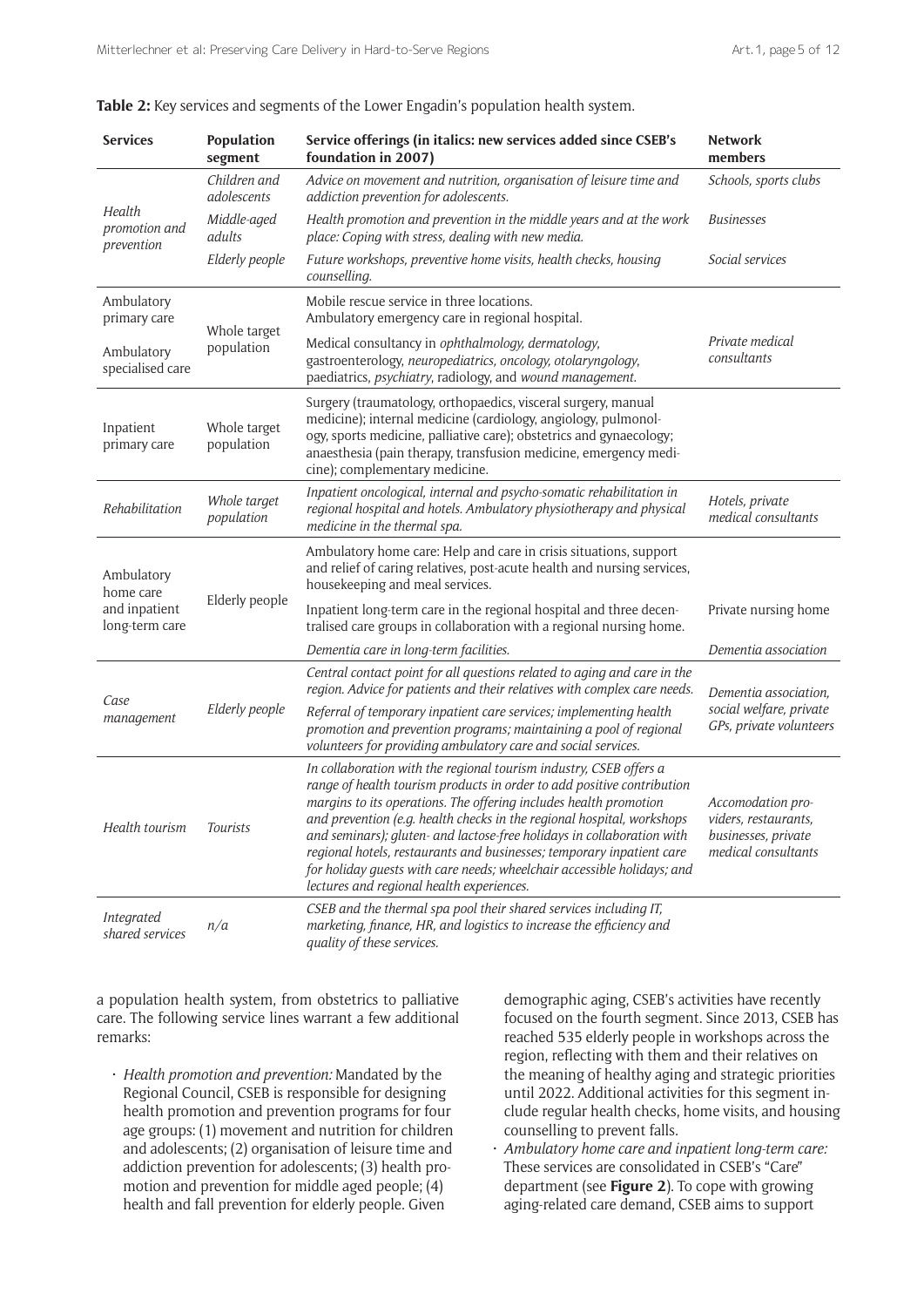patients and clients with tailor-made services as long as possible at their homes rather than in inpatient long-term institutions. Case management centrally handles the coordination of these services.

- *Case management:* Headed by a nurse, the case management office is the single point of entry for all questions related to aging and care. It advises relatives and patients with complex needs requiring several services across CSEB and network members. In line with the ambulatory-before-inpatient care strategy, it also provides temporary inpatient care beds for relieving caring relatives, designs and implements health promotion and prevention programs, and develops a pool of volunteers providing ambulatory care and social services.
- *Health tourism:* In collaboration with accommodation providers, restaurants, businesses, and medical consultants, CSEB offers health tourism services including rehabilitation. With these services, CSEB expects to attract new visitors using idle capacity during the off-peak season and thus adding positive contribution margins to co-finance the regional population health system.

To *ensure the quality* of these services (activity 6), CSEB has created two platforms. First, the "Care Management Board" ensures the quality of all citizen-centred services, aiming to optimise patient processes and information flows across CSEB and network members. Second, the "Health Tourism Board" is responsible for monitoring the performance, launching new products, and improving the quality of all health tourism services. Both boards are chaired by senior managers from CSEB and involve regional network members via network-wide meetings, bilateral talks, and training programs. These events are occasions not only for ensuring service quality, but also for governing the system by building trust and reputation among network members.

Before assessing the preliminary *impact* of the population health system (activity 5), we will now describe the formation of the system.

#### **Formation process**

Around the turn of the millennium, the care system in the Lower Engadin was far from what it looks like today. Service delivery among providers was fragmented and mutual recriminations in case of problems were daily fare. This section will describe how regional actors leveraged a regional crisis to transform fragmented service delivery into an integrated population health system, dividing the process into three periods.

#### Period 1: A region in crisis (2003–2006)

Between 2003 and 2006, the Lower Engadin's care providers were challenged by existential internal problems and an escalating shortage of long-term inpatient care.

The *hospital* was in an existential crisis. Due to budget problems, the cantonal health department, which regulated, licensed and co-financed healthcare in the canton, reviewed the services of the hospital. They proposed to

close the orthopaedics department and replace obstetrics with ambulatory delivery nurses. Hospital executives were concerned that this plan would erode the economic viability of their organisation. The *ambulatory care organisation* was entangled in an escalating long-term care crisis. Since the regional nursing home increasingly lacked the capacity to meet the growing demand for inpatient care, elderly citizens started rotating between acute and ambulatory care until they could be accommodated in the nursing home. This situation created discontent, prompting citizens to write complaint letters to the Regional Council. The *thermal spa* faced competition from facilities in Switzerland and abroad. Faced with declining margins, they looked for new ways of diversifying revenues and reducing production costs.

Alarmed by these problems, the Regional Council appointed a management team to find solutions. They composed the team of the CEOs and BoD chairmen of the affected organisations plus a "healthcare delegate" from their own ranks. The team quickly established trust based on productive work relationships among equals. "At the strategic level, we were fortunate to have people who did not have to distinguish themselves. Nobody had to be the boss or the king" (management team member). After they had travelled to study a structurally similar region, they submitted an innovative proposal.

The management team suggested merging the hospital and ambulatory care organisation into a foundation called CSEB, which would form an alliance with the thermal spa. This would create opportunities for jointly developing new products, sharing expertise, coordinating patient activities, and realising cost synergies by centralising shared services. Some politicians were concerned that the merger would entail an undesirable blend of financial flows and cross-subsidies for instance between the hospital and ambulatory care organisation. To address these concerns, the management team proposed that all parties would remain financially independent based on transparent financial reporting and continue carrying their own entrepreneurial risks.

The Regional Council accepted the proposal. CSEB was launched on January 1, 2007.

#### Period 2: CSEB's pilot phase (2007–2008)

Supported by the Regional Council, the management team took next steps. To calm high expectations from politicians and employees, they officially communicated this period as a "pilot phase," emphasising CSEB's experimental character.

In a first step, they defined CSEB's governance. In workshops, they delineated competencies across hierarchical levels, specifying roles and responsibilities of the Foundation Board, Board of Directors, and Executive Committee. This governance structure would prevent politicians' interference in CSEB's operational business, as it had previously sometimes been the case in the hospital.

In a second step, they coordinated support activities. Centralising finance, HR, IT, marketing, logistics, laundry, food and beverage, and real estate in a shared services department, they aimed at realising cost and investment synergies.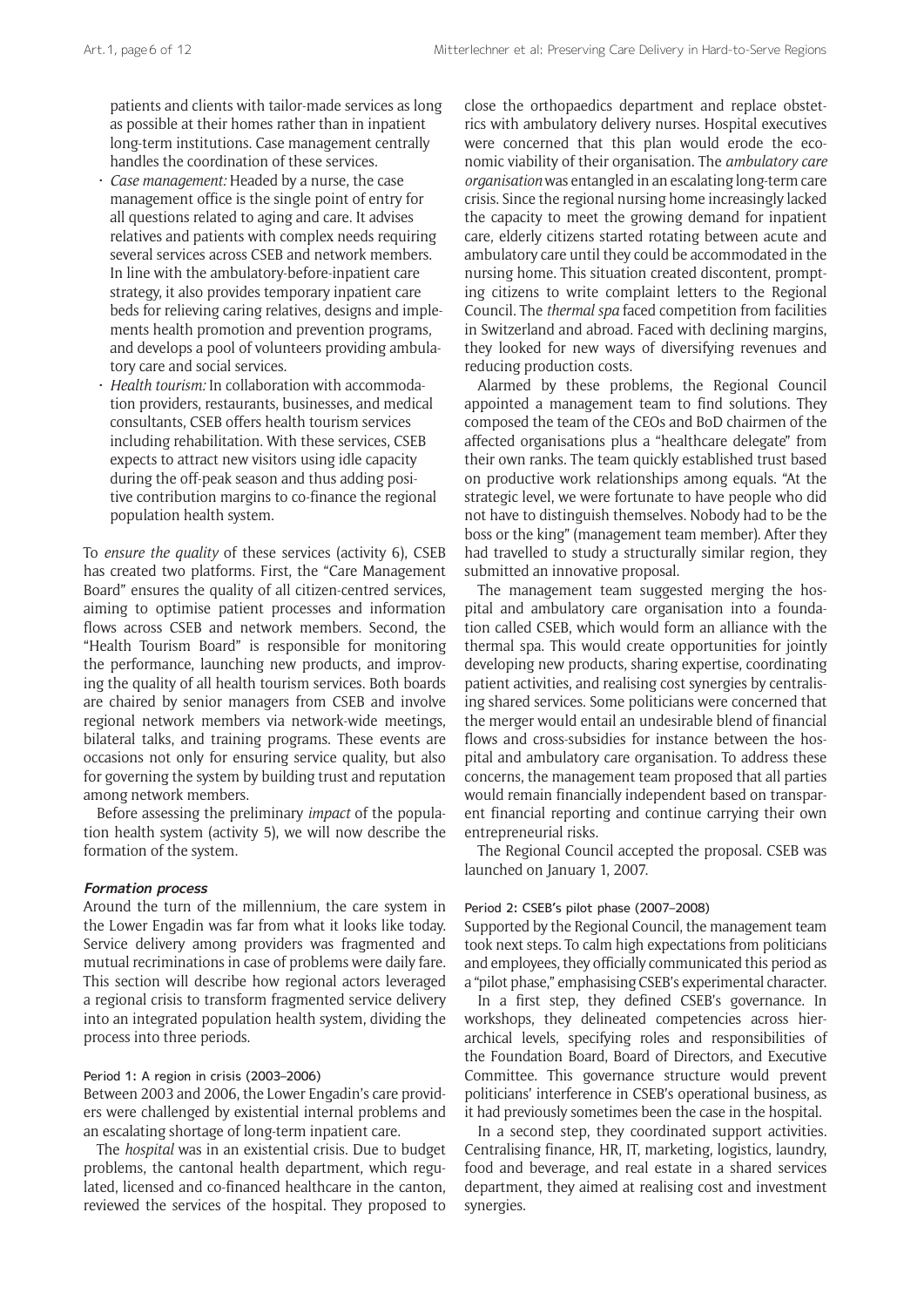In a third step, they addressed the inpatient care shortage, mandated by the Regional Council to preserve care in the Lower Engadin. Coordinating with regional stakeholders including politicians, citizens, professionals, and social service providers, they created an "ambulatory-before-inpatient" care strategy. To implement the strategy, they proposed to establish a case management unit, which would coordinate care and develop health promotion and prevention programs for elderly citizens. Due to a lack of national or cantonal reimbursements for care coordination, they proposed to finance case management with funds from the regional municipalities, calculating that in the end these costs would be lower than investments in long-term care capacities. In addition, to resolve the immediate shortage, they suggested approving 15 inpatient care beds in the nursing home, and building three decentral "care groups" under CSEB's leadership. The care groups would be rented apartments and provide new space for 23 elderly people. The strategy was approved by the Regional Council and calmed the long-term care crisis.

#### Period 3: Coordinating patient-centred activities and health tourism (from 2009)

In this period, the management team started coordinating patient-centred activities, establishing a trans-sectoral "Care Management Board" aiming to improve the quality of citizen-centred services. Analysing CSEB's still fragmented patient processes, the Care Management Board developed a shared protocol for discharging patients from the hospital, matching patient needs with information requirements and responsibilities. Patients with complex needs would be referred to case management, which would assume responsibility for defining post-acute care options and pathways in dialogue with patients, their families, and CSEB's operations.

In the wake of their analyses, the Care Management Board realised that complex patients would require the support from additional regional social services organisations, e.g. from the guardianship office or the dementia association. To establish trust and coordinate service activities, they established ties to these providers, regularly inviting them to network-wide meetings, bilateral talks, and training programs.

Moreover, the management team launched an initiative to create new health tourism services in collaboration with the regional tourism association and providers including hotels, restaurants, and businesses. They aimed to attract new extra-regional clients and patients co-financing CSEB's and network members' fixed costs during the low season.

As an emergent system, CSEB's population health system continues to evolve. Two priorities stand out. On one hand, CSEB's management team aims to strengthen ties to network members. For instance, they are in conversations with people from the nursing home, reflecting on how they could optimise the provision of long-term care.

On the other hand, they focus on the digitalisation of the value chain. They invest in online research databases, videoconference systems, tele-radiology, real time transmission of ECG data to mobile devices, and online stroke therapy in collaboration with specialists from a large central hospital (St. Gallen). They also upgrade CSEB's IT system to share information across the system, aiming to keep pace with medical progress and compensate for their remote geographical location.

#### **Impact assessment**

This section will report on how the population health system has affected the accessibility, affordability, cost, and quality of care. Population health data are not (yet) available; more longitudinal and comparative research would be needed.

First, the system has helped the hospital, ambulatory care organisation, and thermal spa overcome their problems. Given the regional care crisis and debates about closing the hospital, it is not exaggerated to argue that the formation of the system preserved the existence of these providers and hence *access to care* in the Lower Engadin.

Second, data suggest that the system has helped the region *sustain an affordable care provision*. **Figure 3** shows that CSEB's operating losses at the expense of the municipalities dropped by a third between 2008 and 2016, a development mainly driven by the hospital.

After years of chronic losses, the hospital practically broke even between 2012 and 2016, showing small profits in 2013 and 2016. A first explanation are economies of scale resulting from pooled shared services. A second explanation are efficiency gains due to process improvements. Between 2008 and 2016, the hospital reduced patients' average length of stay (LoS) from 7.1 to 6.4 days, which contributed to declining losses under Switzerland's fee-per-case remuneration system ("Swiss DRG") introduced in 2012. The reduction of patients' LoS was enabled by an internal process improvement program and CSEB's ambulatory-before-inpatient care strategy, which included an optimised hospital discharge process and case management. The number of case management clients increased from 37 in 2012 to 91 in 2016 (2013: 103; 2014: 78; 2015: 123). A final explanation are increasing patient numbers driven by an expanding high quality service range. Between 2008 and 2016, the number of inpatient and ambulatory cases climbed from 6,683 to 7,659, an increase by 14%. Under Swiss DRG, revenues, contribution margins, and profits increase with falling LoS and growing patient numbers.

Third, data also suggest that the system has helped the Lower Engadin deliver care at lower costs per capita than the cantonal average. To control for cantonal differences in healthcare policy and legislation, **Figure 4** compares the costs per insured person under Switzerland's statutory health insurance scheme (SHI) for the Lower Engadin with those for the canton Grisons. It indicates that CSEB's costs per insured person have been lower compared to those of the cantonal average. However, it also shows that CSEB's costs have recently outgrown the benchmark, almost equalising it in 2015. This above-average growth can be explained by increasing patient numbers in the hospital and the expansion of CSEB's service range as shown in **Table 2**.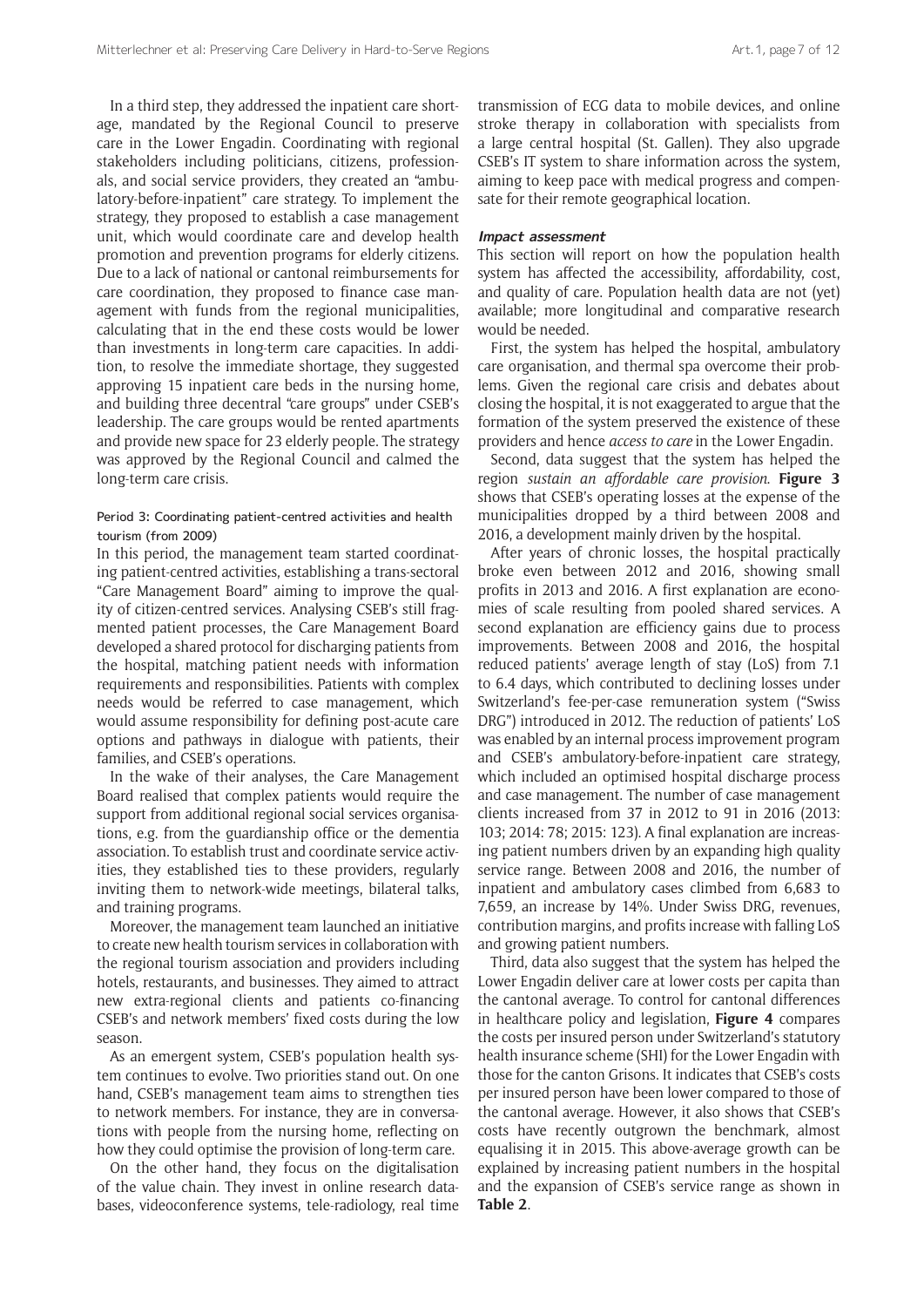

**Figure 3:** CSEB's operating profits 2008–2016 (Source: CSEB Controlling).



**Figure 4:** Healthcare costs per insured person (data are standardised according to sex and age). Healthcare costs include ambulatory and inpatient costs for care and the hospital as well as physical therapy, reflecting CSEB's services (Source: Swiss Health Observatory, Health Department Canton Grisons).

Fourth, the system has facilitated *not only affordable, but also high quality* care. **Figure 5** shows that patient satisfaction rates with CSEB's services are at constantly high levels. The share of patients or clients very satisfied with hospital and ambulatory care services adds up to roughly 86–89%. The share is even higher for inpatient care clients, moving around 92–93%. Hospital re-admission

and re-surgery ratios mirror CSEB's high quality of care. They are either below or in line with the national benchmark (Source: ANQ/Swiss national association for quality development in hospitals and clinics, 2015).

Looking at these numbers, one of CSEB's BoD members notes, "I think that the regional population trusts CSEB. They consider us as an important partner and use our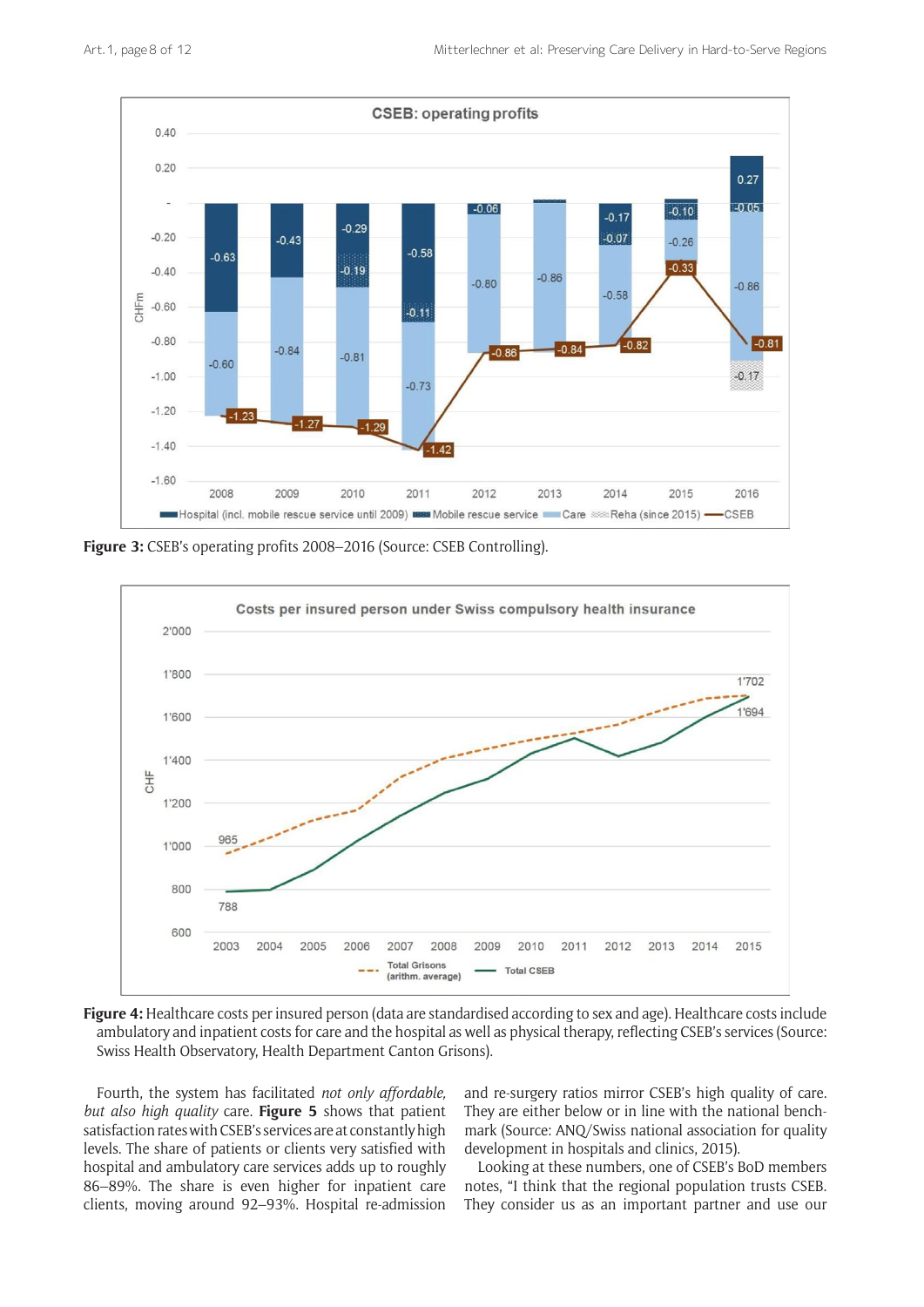

**Figure 5:** Patient satisfaction with CSEB's services (Source: CSEB Controlling).

services. They don't have the feeling that services are always better in other places." This result is remarkable given citizens' frustrations with care provision at the turn of the millennium. A further evidence of citizens' trust in CSEB was the acceptance of a recent referendum on building a new CHF 16.7 million operating room in the hospital. The investment was supported by 92% of the population.

Finally, the system has had important *economic and cultural effects* on the region. Economically, CSEB has become the largest employer in the region, adding 60 fulltime jobs including eight apprentice positions since 2007. Culturally, CSEB's formation has enhanced social cohesion. Noted a Regional Council member, "I also believe that CSEB contributes a lot that the region grows together even stronger than before."

## **Discussion**

Policy makers in many countries face the question of how they can preserve access to care in remote areas [2, 6–9]. Although research recommends reorganising service delivery into population health systems, there is still much uncertainty about the concrete design and implementation of such reforms [5]. This case study suggests important insights into the organisation, activities, formation, and impact of this transformation.

First, regarding *organisation*, the case suggests that rural regions can benefit from building an "integrator organisation" responsible for system coordination and resource allocation [14, 16]. In the Lower Engadin, CSEB is charged with coordinating activities across its own organisation and a regional provider network. This accords with previous research viewing the existence of an integrator as a precondition of an effective population health system [16]. In this case, the integrator is a publicly owned foundation coordinating services across a network of other public and private providers. This raises the question of whether such a system could be realised by private actors alone. While a private solution is theoretically conceivable, CSEB's ongoing deficits indicate sustained challenges in delivering care in rural regions in ways that are profitable and attractive to private providers. In general, therefore, this case seems to suggest that public private partnerships coordinated by a public integrator organisation constitute a feasible way of reforming care delivery in rural regions.

Second, the case suggests valuable insights into useful population health *activities*. Creating a system around the needs of the target population, CSEB has stratified citizens into age groups, using basic demographic data. This segmentation has been helpful as a first step, although it is less elaborate than discussed in literatures calling for more elaborate triple aim assessments [15]. Going forward, the development of an integrated IT infrastructure and data warehouse would however allow for more differentiated risk stratifications and citizens-centred interventions.

Faced with demographic aging, CSEB tailors regional services to the growing demand for ambulatory and longterm inpatient care, investing in health promotion and prevention, and operating a case management unit. The business case suggests that the underlying ambulatorybefore-inpatient care strategy eventually leads to better and cheaper care than additional regional investments in inpatient care capacities. Other rural regions challenged by demographic aging may consider a similar strategy.

The case also indicates that rural regions can enhance the affordability of care by centralising support activities and developing new revenue sources. By pooling shared services, they improve expertise and realise economies of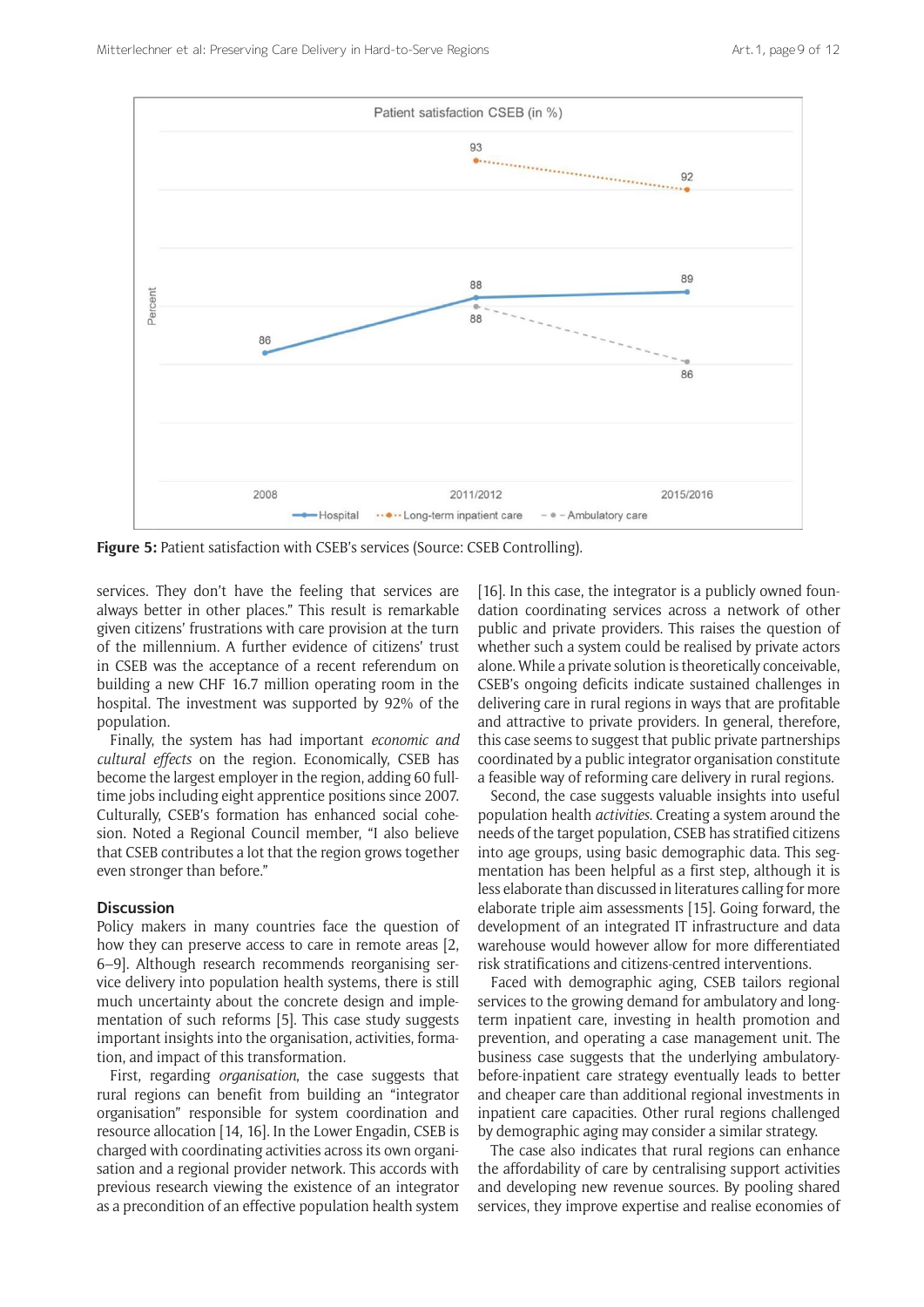scale. Tapping into new revenue sources (like health tourism) helps utilise idle resources and finance fixed costs.

Third, the case study sheds light on important facilitators and challenges enabling and constraining the *formation* of population health systems in rural regions [15].

A key facilitator is *leadership*. The formation of the system in the Lower Engadin has been driven by a highly committed management team collaborating based on trust and relationships among equals. This finding echoes previous research similarly emphasising the central role of leadership for building population health systems [5, 19].

The formation of a population health system also relies on a *favourable political context*. In this case, the context has been marked by a productive mix between pressure and support. On one hand, the cantonal service portfolio review and regional citizens' complaints exerted substantial pressures on the old system. On the other hand, regional politicians assumed a facilitative role, appointing a regional management team, and accompanying their work with a delegate. Moreover, from period 2, the relationship between the political and provider level has been regulated by a strict governance preventing political interference into the daily operations of the system. This finding also adds to earlier studies showing how population health systems rely on sound working relationships and explicit role clarifications among politicians and suppliers [17].

A further helpful practice is to *divide the formation into several steps*. Forming a population health system is a complex task involving many stakeholders and activities. This case suggests that it can be useful to divide the formation into several digestible work packages, which comprise the definition of a robust governance, pooling support activities, coordinating citizen-centred activities, and developing a regional provider network. Moreover, the case suggests that it can be useful to frame the formation or parts of it as a "pilot" to manage high stakeholder expectations regarding feasibility and speed.

A major challenge has been *data availability*. Due to a lack of an IT platform in the early periods of the formation, CSEB resorted to publicly available demographic data to form the system. However, the further development of the population health system will be facilitated by a data warehouse including better access to triple aim data [15].

Another big challenge has been the *funding of care coordination*. Similar to other countries, Switzerland's fee-forservice system lacks incentives for coordinating patients across providers [5, 15, 17–19]. Actors in the Lower Engadin developed a creative solution, financing case management with regional funds. While such local solutions are helpful, payment reforms at the national level could help remove disincentives for collaboration and support citizen-centred care coordination in the Lower Engadin and other remote areas [21].

Finally, the *impact* analysis suggests positive effects of service delivery reforms like population health systems on the accessibility, affordability, and quality of care in rural regions [2, 4]. However, the analysis also reveals that the formation of such systems does not necessarily lower the costs of care, pointing to trade-offs among triple

aim targets [16]. In this case, quality improvements and higher utilisation rates were associated with relative cost increases. At the same time, the case indicates that forming population health systems can have important effects beyond the triple aim targets. In the Lower Engadin, the system has created substantial socio-economic benefits, adding jobs and strengthening the regional community. It will be important to monitor and reflexively manage these different outcomes and trade-offs in the future development of the system. For instance, the currently discussed national reforms to lower costs of care will require new interventions to preserve access to care also in a more austere financial environment [15].

With these insights, this paper contributes to research on population health systems and care delivery in rural regions. First, given the multiple challenges involved in population health systems, it partly supports and adds new insights into their organisation, activities, formation, and impact, as discussed above [1, 5, 14, 15]. Second, it contributes to research on care delivery in hard-to-serve regions. Previous research in this field has tended to connect care shortages to a quantitative lack of resources, offering policy strategies aimed at supply increases like interventions in medical training, financial settlement incentives or laws regulating the choice of practice location [2, 6–9]. This paper complements this line of research, showing how rural region may respond to care shortages not only with capacity increases, but also with forming population health systems. It thereby makes an important contribution to research calling for more profound qualitative service delivery reforms to sustain care in hard-to-serve regions [2, 4].

#### **Conclusion**

Many countries report difficulties in preserving access to care in remote regions. This paper explored how rural regions sustain affordable high quality care by transforming service delivery into population health systems. Presenting a case from the Swiss Lower Engadin, it improves our understanding of the organisation, activities, formation, and impact of such systems. In this way, it may inspire other hard-to-serve regions embarking on similar journeys.

#### **Acknowledgements**

We are indebted to all the professionals and politicians we were allowed to interview and accompany in the field. This case study also benefited from the support of the Health Department of the Canton Grisons and very helpful feedback from our colleagues at the research centre "Organization Studies" at the Institute for Systemic Management and Public Governance at the University of St. Gallen. Special thanks go to the editors of the journal and two anonymous reviewers who helped us substantially refine the ideas in this paper.

#### **Reviewers**

Dr. H.C. Helmut Hildebrandt, Chairman of the Board, OptiMedis AG, Hamburg, Germany.

One anonymous reviewer.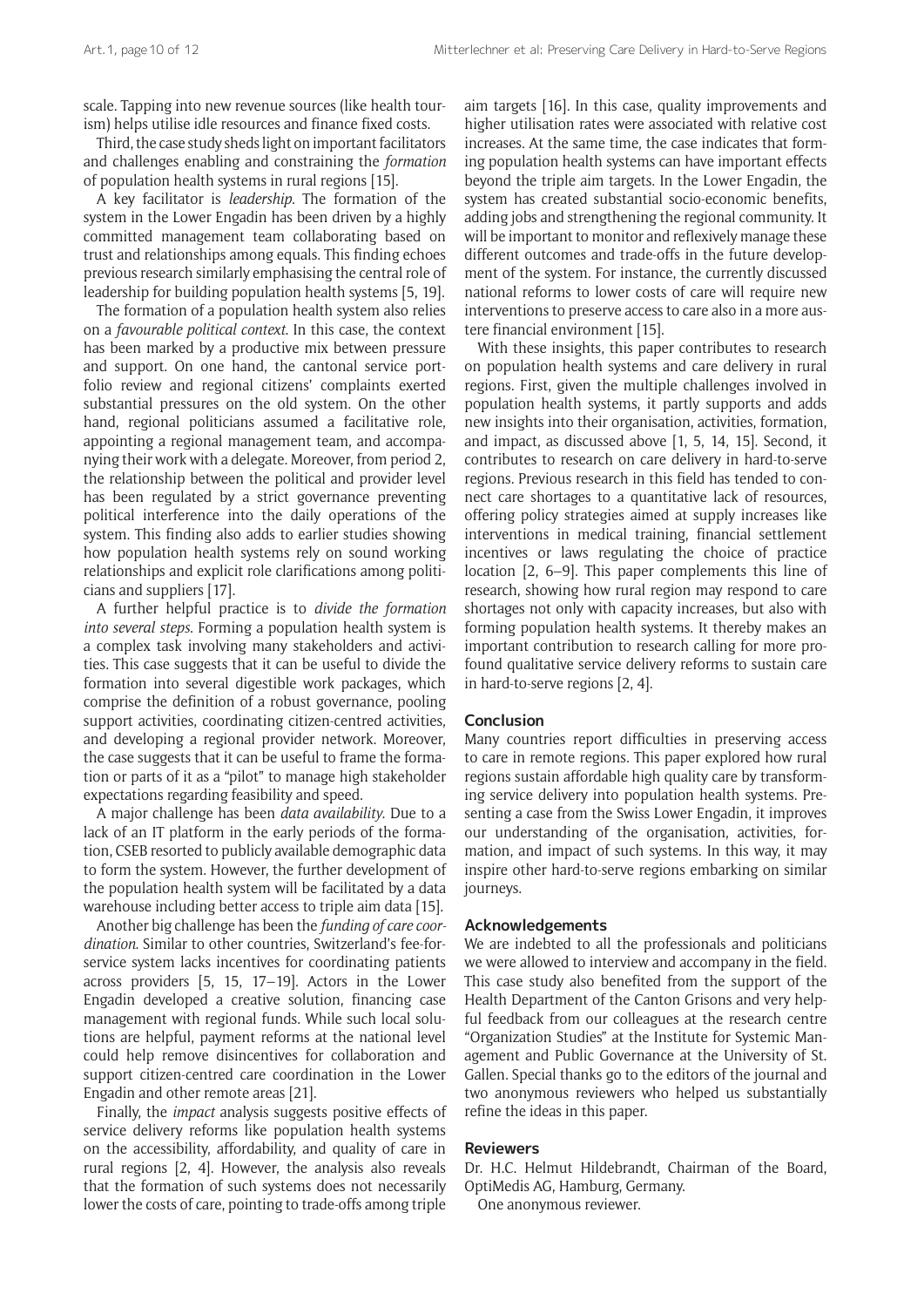## **Author Informations**

Matthias Mitterlechner is Assistant Professor of Healthcare Management at the University of St. Gallen, where he received his PhD in organisation studies. Before entering academia, he worked in healthcare and the financial services industry. His research focuses on leadership and governance in inter-organisational networks with an empirical emphasis on population health and integrated care.

Céline Hollfelder has a background in sociology and organisation studies. She conducts her research at the research program "HealthCare Excellence" at the University of St. Gallen, where she studies strategic change and multidisciplinary collaboration in healthcare organisations and networks.

Joachim Koppenberg is CEO of the Center da sandà Engiadina Bassa (Healthcare Centre Lower Engadin), where he is also Head Physician of the Department of Anaesthesiology, Pain Medicine, and Emergency Medicine. In his research, he focuses on emergency medicine, patient safety, and integrated care.

#### **Competing Interests**

The authors have no competing interests to declare.

#### **References**

- 1. **Struijs, JN, Drewes, HW** and **Stein, KV.** Beyond integrated care: Challenges on the way towards population health management. *International Journal of Integrated Care*, 2015; 15: e043. DOI: <https://doi.org/10.5334/ijic.2424>
- 2. **OECD.** Health workforce policies in OECD countries: Right jobs, right skills, right places. *OECD Health Policy Studies*, 2016; Paris: OECD. DOI: [https://doi.](https://doi.org/10.1787/9789264239517-en) [org/10.1787/9789264239517-en](https://doi.org/10.1787/9789264239517-en)
- 3. **Tangermann, U, Kleij, K-S, Krauth, C** and **Amelung, V.** What do patients want? Implementing new models of care in hard to serve regions. *International Journal of Integrated Care*, 2016; 16: 1–8. DOI: <https://doi.org/10.5334/ijic.2696>
- 4. **Knieps, F, Amelung, V** and **Wolf, S.** Die Gesundheitsversorgung in schwer zu versorgenden Regionen: Grundlagen, Definitionen, Problemanalyse [Care provision in hard-toserve-regions: Foundations, definitions, problem analysis]. *Gesundheit und Soziales [Health and social care]*, 2012; 6: 8–19. DOI: [https://doi.](https://doi.org/10.5771/1611-5821-2012-6-8) [org/10.5771/1611-5821-2012-6-8](https://doi.org/10.5771/1611-5821-2012-6-8)
- 5. **Alderwick, H, Ham, C** and **Buck, D.** Population health systems, London: The Kings Fund; 2015. Available from: [https://www.kingsfund.org.uk/](https://www.kingsfund.org.uk/publications/population-health-systems) [publications/population-health-systems.](https://www.kingsfund.org.uk/publications/population-health-systems)
- 6. **Dolea, C, Stormont, L** and **Braichet, JM.** Evaluated strategies to increase attraction and retention of health workers in remote and rural areas. *Bulletin World Health Organization*, 2010; 88: 379–385. DOI: <https://doi.org/10.2471/BLT.09.070607>
- 7. **Jones, M, Humphreys, JS** and **McGrail, MR.** Why does a rural background make medical students more likely to intend to work in rural areas and how consistent is the effect? A study of the

rural background effect. *Australian Journal of Rural Health*, 2012; 20: 29–34. DOI: [https://doi.](https://doi.org/10.1111/j.1440-1584.2011.01242.x) [org/10.1111/j.1440-1584.2011.01242.x](https://doi.org/10.1111/j.1440-1584.2011.01242.x)

- 8. **Wilson, NW, Couper, ID, De Vries, E, Reid, S, Fish, T** and **Marais, BJ.** A critical review of interventions to redress the inequitable distribution of healthcare professionals to rural and remote areas. *Rural Remote Health*, 2009; 9: 1060. Available from: [www.rrh.org.au/journal/article/1060](http://www.rrh.org.au/journal/article/1060).
- 9. **Barnighausen, T** and **Bloom, DE.** Designing financial-incentive programmes for return of medical service in underserved areas: Seven management functions. *Human Resources for Health*, 2009; 7: 52. DOI: <https://doi.org/10.1186/1478-4491-7-52>
- 10. **Forum Managed Care.** Trendszenarien integrierte Versorgung Schweiz [Trend scenarios integrated care Switzerland]; Neuaegeri: Forum Managed Care; 2014.
- 11. **Schusselé Filliettaz, S, Kohler, D, Berchtold, P**  and **Peytremann-Bridevaux, I.** Soins intégrés en Suisse. Résultats de la 1er enquête (2015–2016) [Integrated care in Switzerland. Results from the 1st survey (2015–2016)]; Neuchâtel: Obsan; 2017. Available from: [https://www.obsan.admin.ch/](https://www.obsan.admin.ch/sites/default/files/publications/2017/obsan_dossier_57_10.pdf) [sites/default/files/publications/2017/obsan\\_dos](https://www.obsan.admin.ch/sites/default/files/publications/2017/obsan_dossier_57_10.pdf)[sier\\_57\\_10.pdf.](https://www.obsan.admin.ch/sites/default/files/publications/2017/obsan_dossier_57_10.pdf)
- 12. **Wernli, T** and **Zanoni, U.** Gesundheitsregionen: Der Mensch im Mittelpunkt, nicht Krankheiten. [Health regions: Focussing on people rather than diseases]. *Schweizerische Ärztezeitung [Swiss Medical Journal]*, 2016; 97: 737–739. DOI: [https://](https://doi.org/10.4414/saez.2016.04313) [doi.org/10.4414/saez.2016.04313](https://doi.org/10.4414/saez.2016.04313)
- 13. **Mitterlechner, M.** Leading in inter-organizational networks: Towards a reflexive practice, London: Palgrave MacMillan; Forthcoming.
- 14. **Steenkamer, BM, Drewes, HW, Heijink, R, Baan, CA** and **Struijs, JN.** Defining population health management: A scoping review of the literature. *Population Health Management*, 2017; 20: 74–85. DOI: <https://doi.org/10.1089/pop.2015.0149>
- 15. **Struijs, J, Drewes, HW, Heijink, R** and **Baan, C.** How to evaluate population management? Transforming the Care Continuum Alliance population health guide toward a broadly applicable analytical framework. *Health Policy,* 2015; 119: 522–529. DOI: <https://doi.org/10.1016/j.healthpol.2014.12.003>
- 16. **Berwick, DM, Nolan, TW** and **Whittington, J.** The triple aim: Care, health, and cost. *Health Affairs*, 2008; 27: 759–769. DOI: [https://doi.org/10.1377/](https://doi.org/10.1377/hlthaff.27.3.759) [hlthaff.27.3.759](https://doi.org/10.1377/hlthaff.27.3.759)
- 17. **Baker, GR, MacIntosh-Murray, A, Porcellato, C, Dionne, L, Stelmacovich, K** and **Born, K.** High performing healthcare systems: Delivering quality by design, Toronto: Longwoods Publishing, 2008. Available from: [https://www.longwoods.com/](https://www.longwoods.com/publications/books/571) [publications/books/571.](https://www.longwoods.com/publications/books/571)
- 18. **Hildebrandt, H, Schulte, T** and **Stunder, B.** Triple aim in Kinzigtal: Improving population health, integrating health care and reducing costs of care – lessons for the UK? *Journal of Integrated*